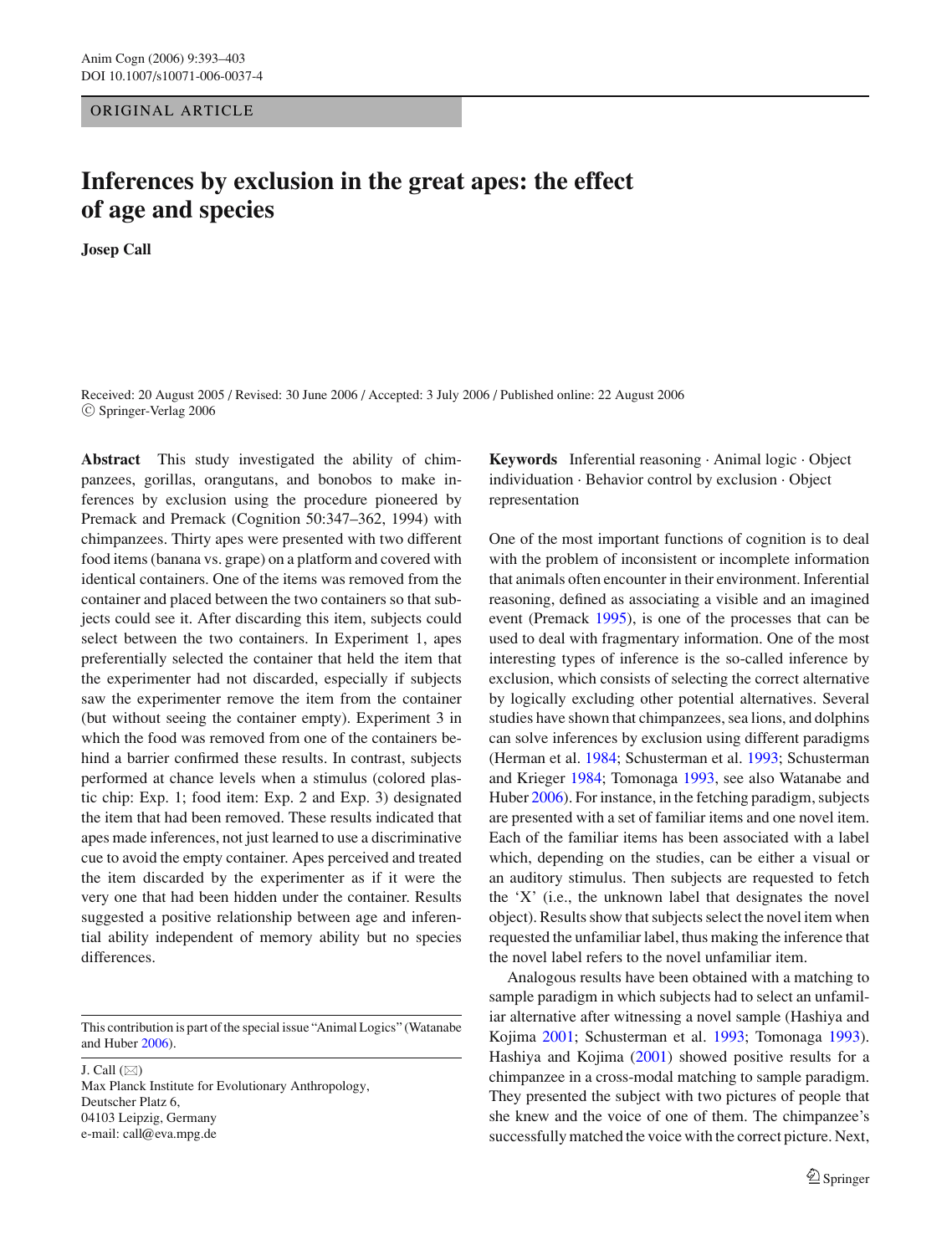the authors presented the chimpanzee with two pictures (one of someone she knew and the other of a stranger) and an unfamiliar voice. The chimpanzee correctly matched the unfamiliar voice to the unfamiliar picture.

Although subjects use the new label to select the new item, it is unclear whether animals also learn to associate the new label with the novel object. Schusterman et al. [\(1993\)](#page-10-3) argued that animals used labels to discriminate between the alternatives but they did not learn to use those labels to refer to particular objects, which is precisely what studies on language acquisition in children have shown. Children can learn a new label for a new object (when presented with familiar alternatives) and later use that label to refer to the novel object. Recently, this skill has also been found in a 9-year-old dog (Border collie) that can fetch more than 200 different objects by their verbal label (Kaminski et al. [2004\)](#page-10-7).

Going beyond the information provided by perceptual inputs not only enables subjects to acquire new associations, or at least distinguish between alternatives, it can also enable them to make efficient foraging decisions when searching for food. Numerous studies have documented how several species can infer the position of food items, which they have not seen directly based on the trajectories that they may have followed (see Doré and Dumas [1987;](#page-10-8) Tomasello and Call [1997](#page-10-9) for reviews, but see Collier-Baker et al. [2004,](#page-10-10) [2006,](#page-10-11) for a critical analysis of some of those studies). A recent study reported that apes can find the location of food without directly perceiving the food or the displacements that it may have followed, but use indirect information to infer its location (Call [2004\)](#page-10-12). Apes were presented with two opaque containers with one of them baited. Then, the experimenter shook the empty container and lifted the baited one. Subjects selected the baited container above chance levels even though there was no auditory cue emanating from any of the containers. Control conditions showed that subjects did not solve the problem by using inadvertently given cues from the experimenter or the food (e.g., smell or noise produced during baiting). This means that apes were able to infer the location of reward by the noise it would have made if it had been in a given location. Bräuer et al. [\(2006\)](#page-10-13) found no evidence suggesting that dogs made such inference when presented with the same problem as the apes.

Premack and Premack [\(1994\)](#page-10-14) tackled the question of inferential reasoning using a different paradigm. They presented four 3- to 4-year-old chimpanzees with two boxes and two types of fruit (banana and apple). Chimpanzees were allowed to witness the experimenter deposit each fruit in one of the boxes so that both boxes were baited. Later, subjects saw the experimenter eating one of the fruits (e.g., banana) without seeing the experimenter removing the food from the box. The question was whether given the opportunity to select one of the boxes, they would avoid the box in which the experimenter had deposited the food that he was currently eating, presumably because it was now empty. Premack and Premack [\(1994\)](#page-10-14) found that one of the chimpanzees, the oldest one, solved this problem from the first trial, suggesting that she was able to infer that if the experimenter was eating the banana, the box where the banana was deposited would be empty. Two other chimpanzees failed the first two and four trials, respectively, before responding correctly in a consistent manner for the remaining trials. One of the chimpanzees failed the problem because she always selected the box that had contained the food that the experimenter ate. Thus, these results indicated that there was some evidence of inference by exclusion in at least one of the chimpanzees. The alternative to this inferential strategy would be to learn to use the sight of the banana in the experimenter's possession as a discriminative sign for choosing the box with the other reward. Although this alternative cannot easily explain the performance of the chimpanzee that selected the correct container above chance from the beginning, it may explain the performance of the two chimpanzees that initially failed the test. Furthermore, the last chimpanzee did not solve the problem, and therefore, it is unclear how easily can chimpanzees use this learning strategy.

The current study had three main objectives. First, it investigated whether a successful performance in this task could be explained as a result of conditional discrimination. Instead of inferring the solution, subjects may have learned to associate the presence of a certain food type with the appropriate response without understanding that the food that the experimenter was eating was the same food that was inside the box. For instance, if the experimenter was eating the banana, the subjects could have learned to select the grape box and vice versa. Although Premack and Premack [\(1994\)](#page-10-14) acknowledged that two of the chimpanzees that they tested may have solved the problem in this way, the authors did not directly test this possibility. Therefore, the current study included tests aimed at finding out whether subjects would be able to learn to associate the presence of certain cues with producing particular responses instead of using inferential abilities. Two critical indicators that would suggest that inference rather than learning a conditional discrimination was involved would be a faster acquisition in the inferential compared to the association conditions, and no evidence of improvement during the test.

Second, this study also investigated two possible causes of the relative low performance of some of the chimpanzees tested by Premack and Premack [\(1994\)](#page-10-14), given that chimpanzees (and other apes) have shown evidence of inference by exclusion in other paradigms (e.g., Call [2004;](#page-10-12) Hashiya and Kojima [2001;](#page-10-6) Tomonaga [1993\)](#page-10-5). One obvious reason for this result could be that the subjects tested by Premack and Premack [\(1994\)](#page-10-14) were too young (3–4 years of age). Therefore, the current study investigated the effect of age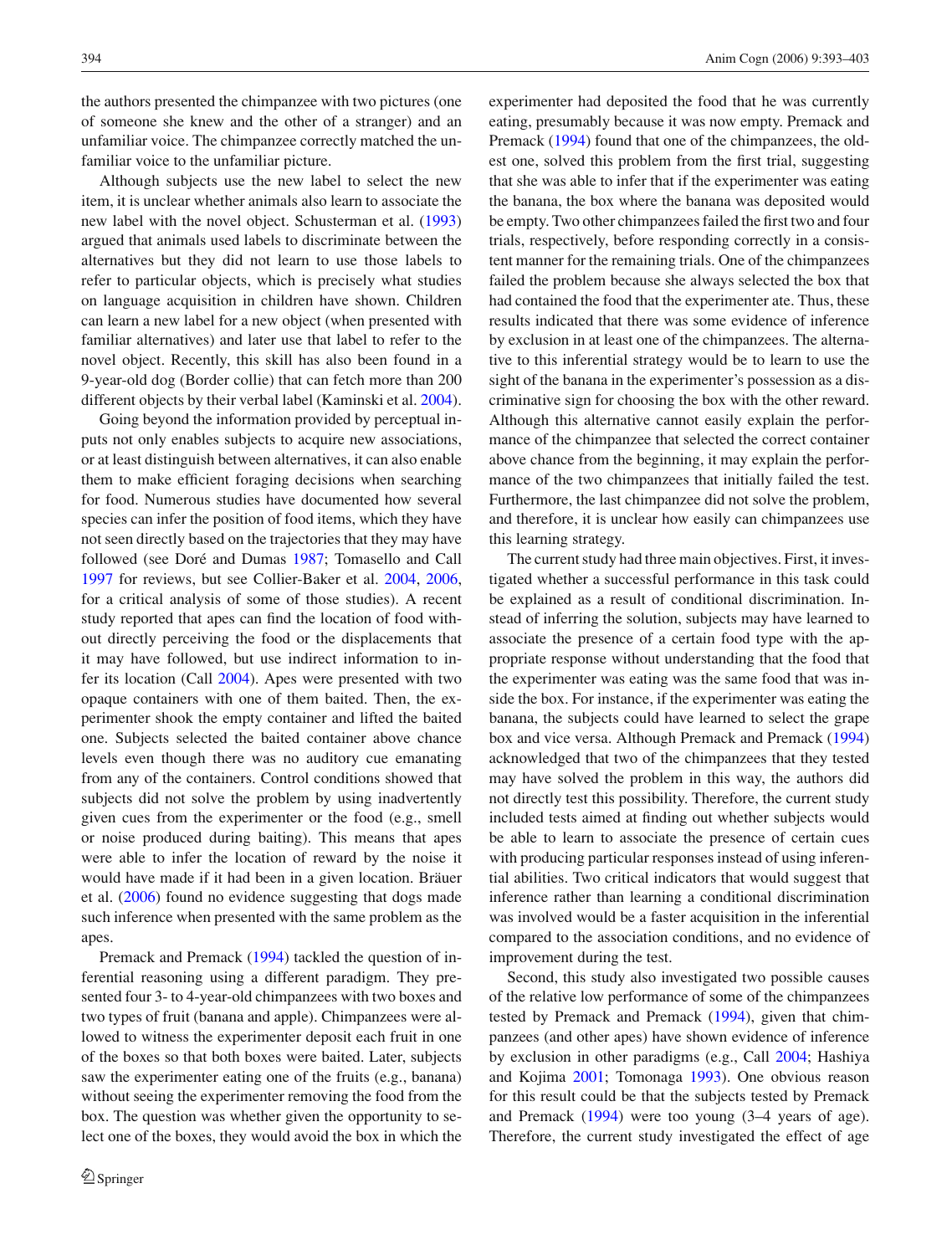on inferential reasoning by including apes of various ages. Another reason for the observed low performance may have been that there was an extended period of time between baiting the boxes and allowing subjects to select one of them. Indeed, the time elapsed since subjects last saw the reward has been postulated as one of the factors that may contribute to the difficulty of invisible object displacements compared to visible displacements (e.g., de Blois et al. [1999;](#page-10-15) Doré et al. [1996\)](#page-10-16). Therefore, there were two types of inference task in which the timing when subjects could witness the reward removal from the box was varied. Subjects were expected to perform better if they were allowed to see how one of the food pieces was removed from the box compared to finding the reward after all manipulations had been completed.

Third, most of the research on ape cognition is based on chimpanzees. It is unclear how other apes would perform in this task. Although two previous studies have found no important differences in inferential reasoning among the great apes species (e.g., Barth and Call [2006;](#page-10-17) Call [2004\)](#page-10-12), these results need to be confirmed. Therefore, all four great apes species were included in this study.

#### **Experiment 1: Displacements included**

This experiment tested apes in three different tasks corresponding to three conditions. There were two types of inference task that differed in the timing when the object that was removed from the box was shown to the subject. In one task, the object was shown as soon as it was removed from the container while in the other task, subjects had to wait until all manipulations had been completed. The third task assessed whether subjects would be able to solve the task by learning a conditional discrimination, in which the color of a plastic chip indicated the food that remained intact after the manipulation had been completed.

#### Methods

#### *Subjects*

Seven orangutans, seven chimpanzees, five gorillas, and five bonobos housed at the Wolfgang Köhler Research Center, Leipzig Zoo (Germany) participated in this study (see Table [1\)](#page-2-0). There were 15 females and 9 males, with age ranging from 4 to 32 years. All male bonobos and all adult

| Name         | Species       | Age (years)    | Sex | Rearing history | Experiment participation |
|--------------|---------------|----------------|-----|-----------------|--------------------------|
| Annett       | Chimpanzee    | 6              | F   | Nursery         | 3                        |
| Alex         | Chimpanzee    | 4              | M   | Nursery         | 3                        |
| Alexandra    | Chimpanzee    | 6              | F   | Nursery         | 3                        |
| <b>Brent</b> | Chimpanzee    | $\overline{4}$ | M   | Mother          | 1 and 3                  |
| Dorien       | Chimpanzee    | 25             | F   | Nursery         | $1 - 3$                  |
| Fraukje      | Chimpanzee    | 29             | F   | Nursery         | $1 - 3$                  |
| Pia          | Chimpanzee    | 6              | F   | Mother          | 1 and 3                  |
| Jahaga       | Chimpanzee    | 12             | F   | Mother          | $\mathfrak{Z}$           |
| Fifi         | Chimpanzee    | 12             | F   | Mother          | 3                        |
| Sandra       | Chimpanzee    | 12             | F   | Mother          | $1 - 3$                  |
| Gertrudia    | Chimpanzee    | 12             | F   | Mother          | 3                        |
| Frodo        | Chimpanzee    | 12             | M   | Mother          | $1 - 3$                  |
| Patrick      | Chimpanzee    | 8              | M   | Mother          | $1 - 3$                  |
| Gorgo        | Gorilla       | 24             | M   | Nursery         | $1 - 3$                  |
| Bebe         | Gorilla       | 26             | F   | Unknown         | $1 - 3$                  |
| Ndiki        | Gorilla       | 26             | F   | Unknown         | $1 - 3$                  |
| Viringika    | Gorilla       | 10             | F   | Mother          | $1 - 3$                  |
| Ruby         | Gorilla       | 8              | F   | Mother          | $1 - 3$                  |
| Joey         | Bonobo        | 23             | M   | Nursery         | $1 - 3$                  |
| Ulindi       | <b>Bonobo</b> | 12             | F   | Mother          | $1 - 3$                  |
| Limbuko      | Bonobo        | 10             | M   | Nursery         | $1 - 3$                  |
| Kuno         | <b>Bonobo</b> | 9              | M   | Nursery         | $1 - 3$                  |
| Yasa         | Bonobo        | 8              | F   | Mother          | $1 - 3$                  |
| Dunja        | Orangutan     | 32             | F   | Unknown         | $1 - 3$                  |
| <b>Bimbo</b> | Orangutan     | 25             | M   | Mother          | $1 - 3$                  |
| Pini         | Orangutan     | 17             | F   | Mother          | $1 - 3$                  |
| Walter       | Orangutan     | 16             | M   | Mother          | 1 and 2                  |
| Dokana       | Orangutan     | 16             | F   | Mother          | $1 - 3$                  |
| Toba         | Orangutan     | 11             | F   | Mother          | 1 and 2                  |
| Padana       | Orangutan     | 8              | F   | Mother          | $1 - 3$                  |
|              |               |                |     |                 |                          |

<span id="page-2-0"></span>**Table 1** Name, species, age, sex, rearing history, and the experiments in which subjects participated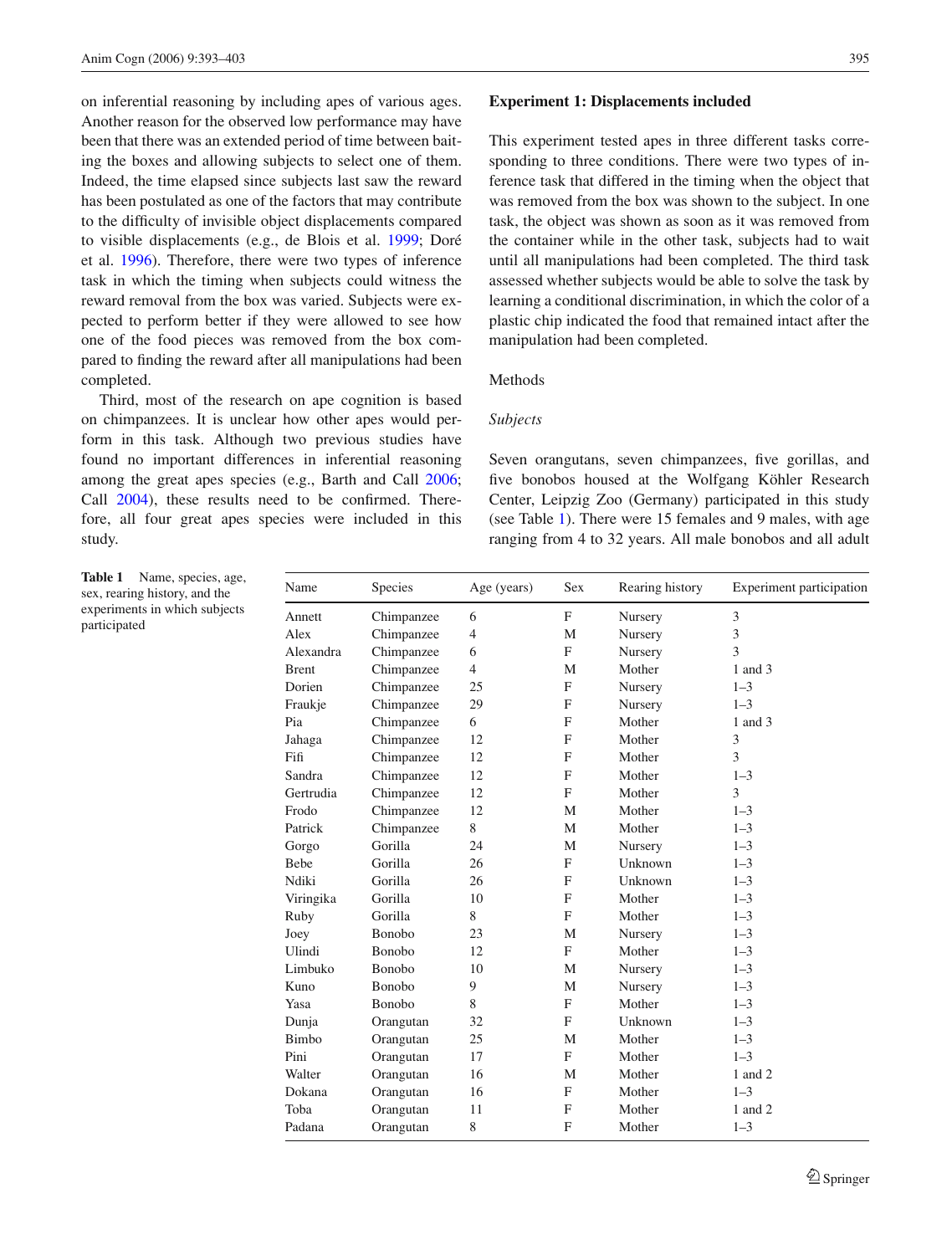<span id="page-3-0"></span>

**Fig. 1** Setup for Experiment 1 (inference condition)

chimpanzees were nursery-reared whereas all other subjects were mother-reared. All subjects lived in social groups of various sizes, with access to indoor and outdoor areas. Subjects were individually tested in their indoor cages and were not deprived of food or water.

# *Materials*

Two blue opaque bins (25 cm  $\times$  13 cm  $\times$  13 cm) were placed on a plastic sliding platform about 40 cm apart (see Fig. [1\)](#page-3-0). A small barrier (11 cm  $\times$  8.5 cm) with its top and sides covered by plastic pieces (to prevent subjects from seeing if a reward was behind it) was placed between the two bins forming a straight line. Depending on the conditions, this barrier was made of gray or clear plastic, rendering it either opaque or transparent, respectively. Grapes and pieces of banana were used as rewards. A green and a blue plastic chip (3 cm  $\times$  2 cm) served as discriminative stimuli for the association condition. The test materials were presented on a sliding platform situated behind a plexiglass partition that separated the subject from the experimenter. This plexiglass partition had two circular holes cut on its bottom that allowed subjects to touch one of the blue bins.

# *Procedure and design*

There were three phases: pre-test, test, and post-test. The preand post-test phases were identical and assessed the preference for one of the two types of food. Such information was needed in case a strong preference for some types of reward may have interfered with test performance. The experimenter (E) sat facing the subject behind the platform separated by a plexiglass partition and placed a banana slice on one side of the platform and a grape on the other side, closest to the subject but still outside of reach. In half of the trials the grape was on the left side and the banana on the right side and vice versa for the other half trials. After the subject had witnessed the reward placement, the E covered each reward with a blue bin and pushed the sliding platform forward against the plexiglass partition so that the subjects could touch one of the bins located in front of the holes. The first container touched by the subject was scored as his/her choice. Subjects received 12 trials in the pre- and post-test phases.

During the test phase, the E also placed two rewards on the platform and covered each with a blue bin. Then he placed the barrier in the center of the platform between the blue bins. The E executed the following sequence of movements in all conditions aimed at removing one of the rewards from one of the bins: E reached inside the left bin, closed his hand, pulled his hand out, and moved it to the center barrier. There he opened his hand, pulled it out from the barrier and showed it empty to the subject. Finally, he reached inside the second bin, again closing his hand and bringing it behind the barrier. In the perceptual condition, the E extracted the reward and moved to the barrier while visibly holding the reward whereas in the other two conditions he kept his hand closed so that subjects were not able to see the reward. After this sequence was completed, the E removed the barrier from the platform so that the subject was able to see the object that the experimenter had left behind it. After the subject had seen the reward, the E discarded the reward by throwing it into a bucket, and pushed the sliding platform forward so that the subjects could touch one of the bins located in front of the holes. The first container touched by the subject was scored as his/her choice.

There were three conditions that differed depending on the type of barrier that the experimenter used (clear or opaque) and the type of object that subjects saw after removing the barrier:

- *Perceptual*: The barrier was clear and subjects witnessed one of the two rewards on the platform before being discarded.
- *Inference*: The barrier was opaque and subjects witnessed one of the two rewards on the platform before being discarded.
- *Association*: The barrier was opaque and upon its removal subjects witnessed one of the two plastic chips that indicated the reward that remained under one of the two bins. The color associated with each reward was counterbalanced between subjects, this means that for some subjects the blue chip signaled the presence of grapes under of the bins while for others it signaled the presence of the banana slice. Since establishing an arbitrary association between the colored chip and the presence of one of the rewards is a demanding task, half of the subjects were tested with a simplified version of the task that consisted of leaving the plastic token on the platform while subjects made a choice.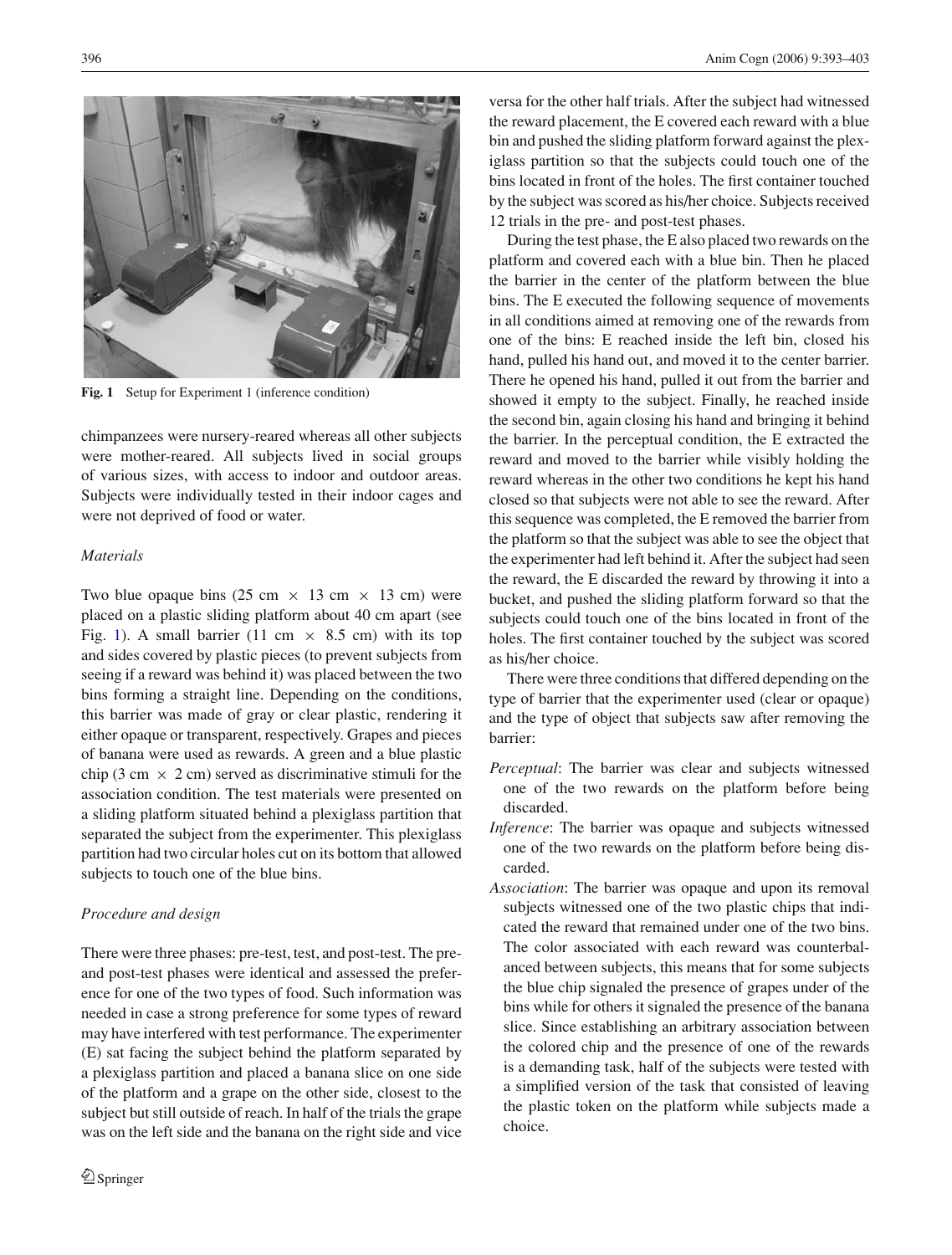Each subject received two 12-trial sessions per condition (24 trials total). The order of the conditions was counterbalanced across subjects so that the six possible orders were presented to the same number of subjects. The two sessions corresponding to a given condition were tested sequentially, with no other session between them. The position of the type of reward (left vs. right) was randomly determined with the only two restrictions that it appeared the same number of times on each side and could not appear more than two times in succession on the same side.

#### *Data analysis*

The main analyses investigated whether the condition, species and age affected performance. The three conditions were also compared against chance both at the group and at the individual level. I also investigated whether there was any evidence of improvement during testing. I did not assess inter-observer reliability because subjects' choices could be determined without uncertainty. I used parametric statistics except for those analyses on the first trial (one sample chisquare, sign test) and individual performance (binomial test). All tests were two-tailed.

#### Results

Subjects showed no significant preference for grapes over banana pieces during the pre-test,  $t_{23} = 1.21$ ,  $p = 0.24$ , or the post-test,  $t_{23} = 0.52$ ,  $p = 0.61$ . Moreover, preferences were quite consistent between the pre-test and the post-test,  $r = 0.57$ ,  $p = 0.004$ ,  $n = 24$ . Finally, there was no significant relation between grape preference (calculated as the joint preference for grapes over banana in the pre-test and post-test) and any of the conditions (perception:  $r = -0.17$ ,  $p = 0.42$ ; association:  $r = 0.16$ ,  $p = 0.45$ ; inference:  $r = 0.20$ ,  $p = 0.34$ ;  $n = 24$  in all cases). Thus, there was no evidence that food preference affected the subjects' performance.

Figure [2](#page-4-0) presents the mean percent of correct trials in each condition. A  $3 \times 4$  ANOVA with condition as withinsubject factor and species as between-subject factor revealed a significant effect for condition,  $F_{2,40} = 33.85$ ,  $p < 0.001$ , and no significant effect for species,  $F_{3,20} = 2.31$ ,  $p = 0.11$ or condition  $\times$  species,  $F_{6,40} = 0.73$ ,  $p = 0.63$ . Bonferroni– Holm post hoc tests (Holm [1979\)](#page-10-18) revealed that subjects performed significantly better in the perception compared to the inference and association conditions  $(p<0.001$  in both cases). Subjects also performed significantly better in the inference compared to the association condition  $(p = 0.014)$ . Moreover, subjects as a group were above chance in the perception,  $t_{23} = 9.12$ ,  $p < 0.001$ , and inference conditions,  $t_{23} = 2.64$ ,  $p = 0.015$ , but not in the association condition,  $t_{23} = 0.54$ ,  $p = 0.59$ . Such results were already evident in the first trial. Subjects selected the correct container above

<span id="page-4-0"></span>

Condition

**Fig. 2** Mean percent of correct trials  $(\pm$  SEM) in each of the three conditions of Experiment 1 (<sup>∗</sup>*p*<0.05,∗∗*p*<0.01)

chance in the perception ( $\chi^2$  = 16.67, df = 1, *p* < 0.001) and inference conditions ( $\chi^2$  = 4.17, df = 1, p = 0.041) but not in the association condition ( $\chi^2$  = 0.17, df = 1, *p* = 0.68).

There was no evidence of an improvement in performance throughout testing either when comparing the first and the last trial in each condition (sign test: perception,  $p = 0.5$ ; inference,  $p = 0.39$ ; association,  $p = 0.29$ ) or when comparing the first and the second session for each condition (perception:  $t_{23} = 0.11$ ,  $p = 0.91$ ; inference:  $t_{23} = -2.35$ ,  $p = 0.028$ ; association:  $t_{23} = 0.0$ ,  $p = 1.0$ ). In fact, the performance of subjects in the inference condition significantly worsened.

Individual analyses showed that 12, 5, and 0 subjects were above chance (Binomial test:  $p < 0.05$ ) in the perceptual, inference, and association conditions, respectively. There was no significant relation between age and any of the conditions (perception:  $r = 0.01$ ,  $p = 0.96$ ; association:  $r = -0.07, p = 0.76$ ; inference:  $r = 0.32, p = 0.13$ ).

## Discussion

Subjects performed above chance (and from the start) in the perception and inference conditions, but not in the association condition. Moreover, subjects performed significantly better in the perception compared to the inference condition. There were no significant effects of species or age on the percent of correct responses and no evidence of improvement over trials in any of the conditions. In fact, subjects' performance worsened in the inference condition, perhaps due to the high attentional demands of the task.

Subjects performed above chance in those conditions in which they saw which food item was being discarded. This means that subjects understood that the bin that had contained that food item was now empty – an inference that they were able to make even when they did not directly see the food being pulled out from the bin but found it later once the opaque barrier was removed. Nevertheless, being able to see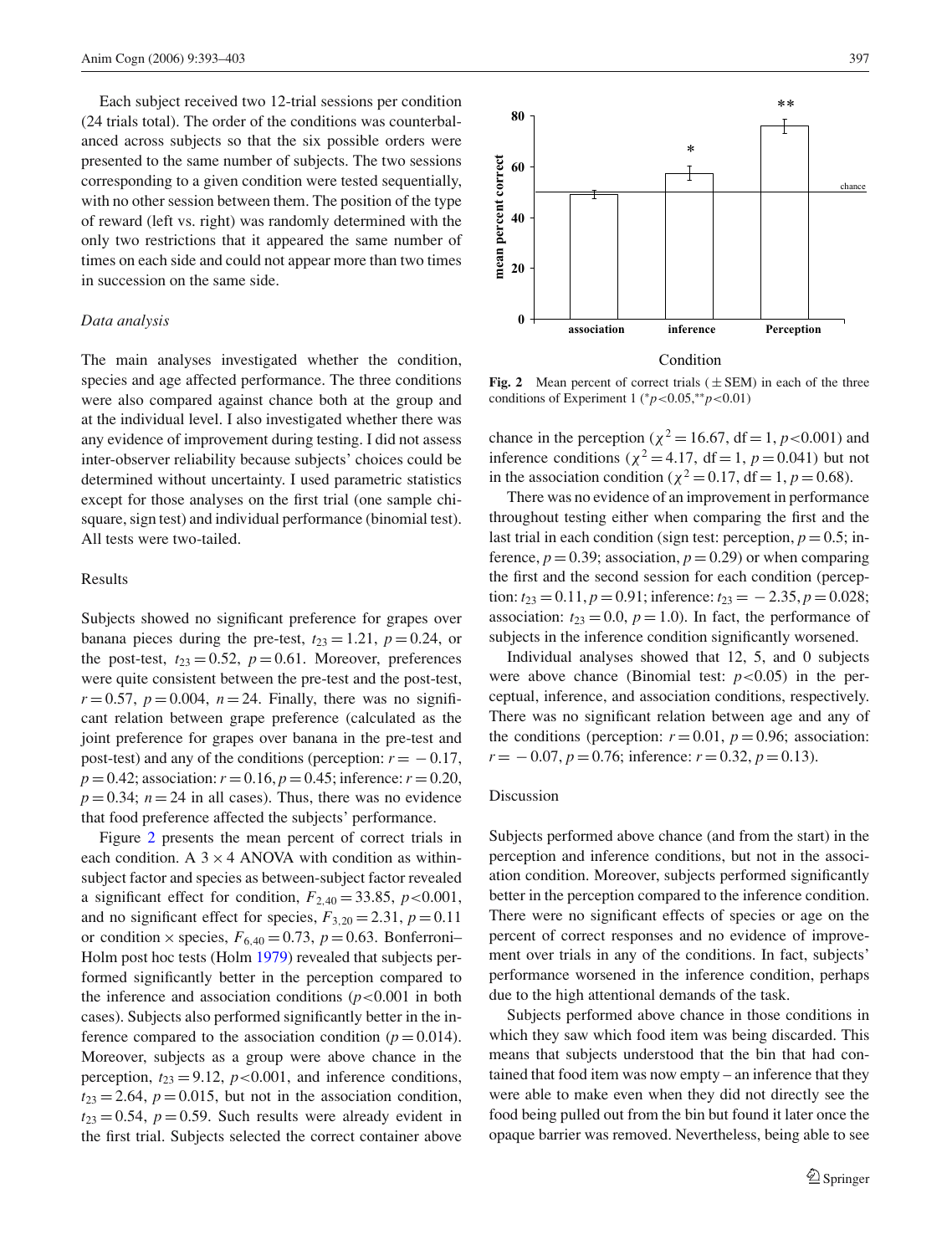the reward being pulled out of the bin (without seeing the bin empty) substantially improved the subjects' performance, as indicated by the clear difference between the perception and inference conditions. It is very likely that a reason for such improvement was that subjects did not have to remember the location of the reward that had been pulled out. Such a difference between conditions in the current study is reminiscent of the data on visible and invisible displacements found in the literature (e.g., Call [2001;](#page-10-19) Pepperberg and Funk [1990;](#page-10-20) Mendes and Huber [2004\)](#page-10-21). Subjects perform better when they are allowed to see (as opposed to not see) whether the reward is still being displaced between containers.

It is precisely the absence of the food on the platform after the opaque barrier was removed that may have increased the difficulty of the association condition, thus compromising the comparison across conditions. Recall that the discriminative stimulus in the association condition (i.e., colored chip) was not as attractive as the one used for the inference or perception conditions (i.e., food reward). This means that subjects may have paid less attention to the plastic chip than to the food item on the platform. It is possible that if the discriminative cue had been a food item, subjects would have paid more attention. However, the absence of the food item at the end of the manipulation may not be the only factor that contributed to the low performance in the association condition because there was a decrease in performance over trials in the inference condition. This may indicate that the current procedure in which the experimenter removed one of the rewards may have taken too long to complete and subjects got distracted during its implementation.

There were no species or age differences in the inference or perception conditions. This fits with previous results in which no major differences were found between great ape species (Call [2004\)](#page-10-12). One possible reason for this result, especially regarding the lack of an age influence, is that I was unable to control for memory differences independently from inferential ability. If some adults had worse memory than that of some youngsters, this would have influenced their performance in the inference test and masked any possible age effects.

The next two experiments introduced several variations to solve the potential problems raised in the current experiment regarding the high attention demands (produced by a long experimental manipulation and an unattractive discriminative cue in the case of the association condition) and the lack of a memory control test.

# **Experiment 2: Increasing the salience of the discriminative cue**

This experiment addressed the issue of providing an attractive discriminative cue that subjects could use to make a correct decision. The colored plastic chips of Experiment 1 were replaced by apple pieces or peanuts to indicate the presence (or absence) of the rewards at the time of choice.

## Methods

## *Subjects*

There were 22 apes in this experiment. I tested all apes included in the previous study except the chimpanzees Brent and Pia, which were not available at the time of testing.

#### *Materials*

I used the same bins and opaque barrier as in Experiment 1 but replaced the two colored plastic chips with two food types (peanut and apple) that served as discriminative stimuli.

## *Procedure*

The procedure was the same as in the Association condition of Experiment 1 except that one of two food types instead of one of two colored chips signaled the permanence of one or the other reward under the bins. Such discriminative cue was removed before subjects were allowed to select one of the bins. Although the type of discriminative stimuli was initially counterbalanced across subjects, the failure of several subjects to participate made the groups unbalanced. In all, 9 and 13 subjects received the peanut as an indication that the grape and the banana remained, respectively. The position of the reward (left–right) was counterbalanced within subjects across trials. Subjects received two 12-trial sessions with the same constraints as in the original test regarding the position of the reward. Data were analyzed in the same way as in Experiment 1.

# Results

Subjects did not find the reward above chance,  $t_{21} = 0.28$ ,  $p = 0.78$ . Individual analyses confirmed this result as nobody performed above chance (Binomial test: *p*>0.05). The type of discriminative cue had no effect on the percent of correct trials,  $t_{20} = 0.62$ ,  $p = 0.54$ . There was no evidence of improvement throughout testing either when comparing the first and the last trial (sign test:  $p = 0.34$ ) or the first and the second sessions,  $t_{21} = 1.20$ ,  $p = 0.24$ .

#### Discussion

Subjects performed at chance levels with no evidence of improvement over trials. This means that the use of neutral stimuli in the last experiment cannot alone explain those negative results. The current experiment also highlights that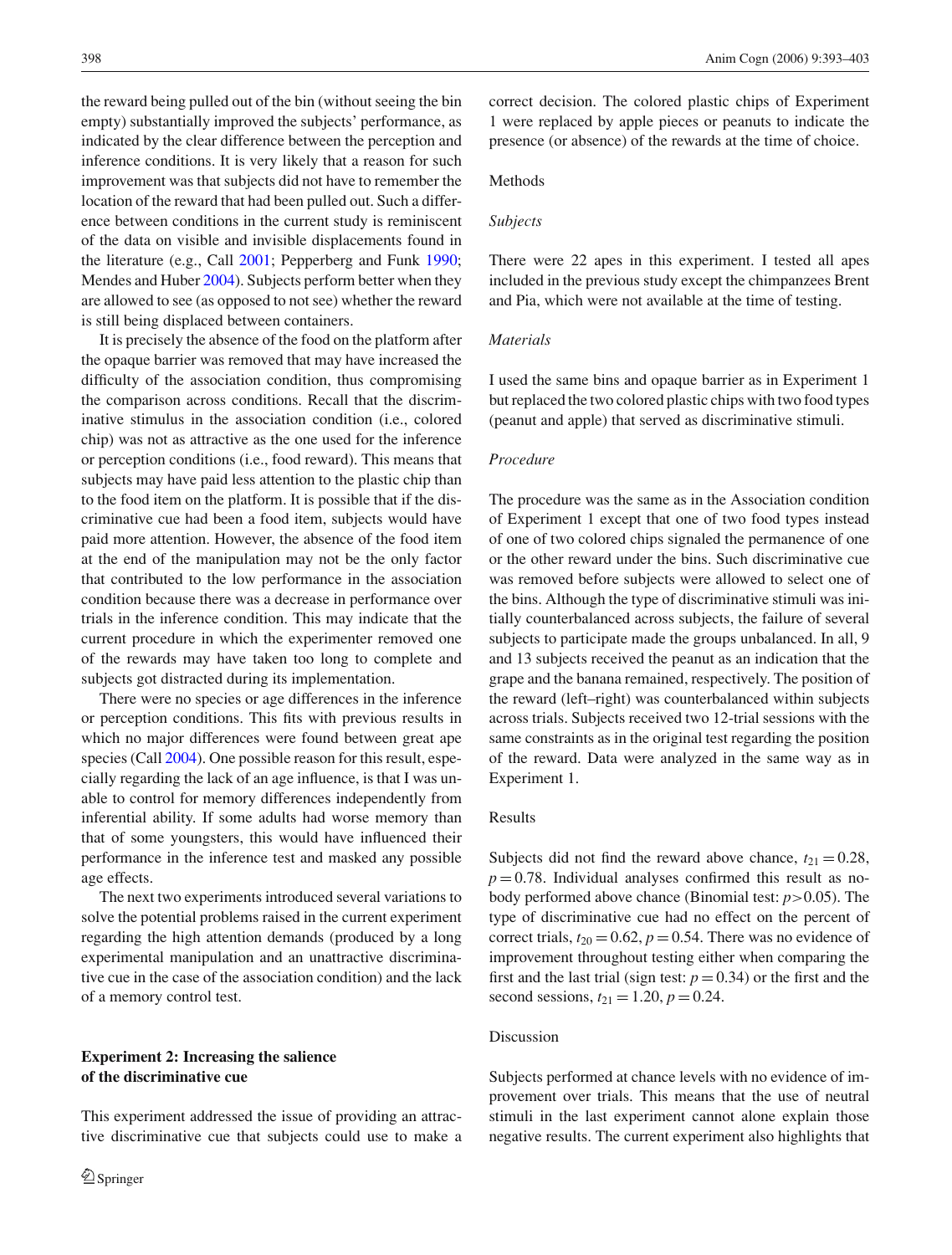learning a conditional discrimination in which one type of food indicated which reward was available is hard. Indeed, Nissen et al. [\(1948\)](#page-10-22) found that it took chimpanzees hundreds or even thousands of trials to master conditional discrimination. These negative results contrast with the positive results of the inference test in the previous experiment, and it could suggest that mastering a conditional discrimination is harder than is solving the problem by inferential reasoning.

One could argue that the difference between tests did not reside in the type of cognitive process involved (conditional discrimination vs. inferential reasoning) but in the type of stimuli used. Note that in the current experiment the presence of one type of food (e.g., peanut) between the two bins indicated the absence of a different type of food (e.g., banana) from under one of the bins. In contrast, in the previous inference test, the type of food present between the bins also indicated its absence from one of the bins.

I addressed this problem in the next experiment by making the food type that act as the same discriminative cue as the food type that would be removed from under one of the bins. This manipulation also made the association and inference tests more comparable to each other because the discriminative cue in both tests was identical. Additionally, I simplified the bin manipulations, thus reducing the presentation time and added a condition to assess memory retention.

#### **Experiment 3: Memory test and simplified procedure**

This experiment addressed two outstanding issues that made the interpretation of the two previous experiments problematic. First, subjects received a memory test to screen out those subjects that may have failed the inference test because they experienced difficulties remembering critical information regarding the food locations. Second, the procedure was simplified by reducing the time devoted to manipulating the stimuli and implementing an association test that used the same edible discriminative stimuli as those used in the inference test.

# Methods

## *Subjects*

There were 28 apes included in this experiment. I tested all apes included in Experiment 1 except Walter and Toba (which were not available at the time of testing) and six additional chimpanzees (one male, five females) ranging in age from 4 to 12 years of age that had not participated in any of the previous experiments. These additional chimpanzees belonged to a second group of chimpanzees housed at Wolfgang Köhler Research Center, Leipzig Zoo. Their housing conditions were comparable to the apes tested in previous experiments. Although these chimpanzees were also experienced in cognitive testing, they had not received Experiments 1 and 2. The inclusion of these subjects allowed us to assess whether previous experience on this kind of task facilitated the performance in the current experiment.

#### *Materials*

Two white opaque cups (9.5 cm  $\times$  7 cm) placed upside down on a sliding platform were used. An opaque plastic screen was used to block the subjects' visual access to some experimental manipulations. Grapes, pieces of banana, or monkey chow were used as rewards.

#### *Procedure and design*

The procedure was similar to that used in previous experiments. Namely, the experimenter placed two different rewards on the platform covered with cups and removed one of them before letting the subject choose one of the cups. Subjects received four conditions depending on the number of rewards placed initially on the platform and the timing in removing them from it:

- *Inference (I)*: The E placed a banana piece and a grape on opposite sides of the platform in full view of the subject and covered them with the white cups. Then, he interposed the opaque screen between the subject and the cups, lifted the left cup with one hand while moving the other hand toward the uncovered reward first and then to the center of the platform while at the same time replacing the left cup in its original position. This procedure was repeated with the cup on the right side. In half of the trials, the experimenter removed the reward from the left side while in the other half of the trials he removed the reward from the right side. Then, the experimenter removed the screen revealing the removed reward in the center of the platform that was discarded after the subject had seen it.
- *Association (A)*: The E placed one banana slice and a grape on opposite sides of the platform in full view of the subject and covered them with the white cups. Additionally, he placed a third reward on the center of the platform that corresponded to the reward that the experimenter would later removed from under one of the cups. Thus, if the E was intending to remove the banana, he placed another banana on the center. This manipulation was aimed at investigating whether subjects would use that as a signal for the reward that would be missing after the E's manipulation. Then, he interposed the screen and carried out the same food removal procedure mentioned in the previous condition except that before removing the screen, the E took out one of the two rewards that were now on the center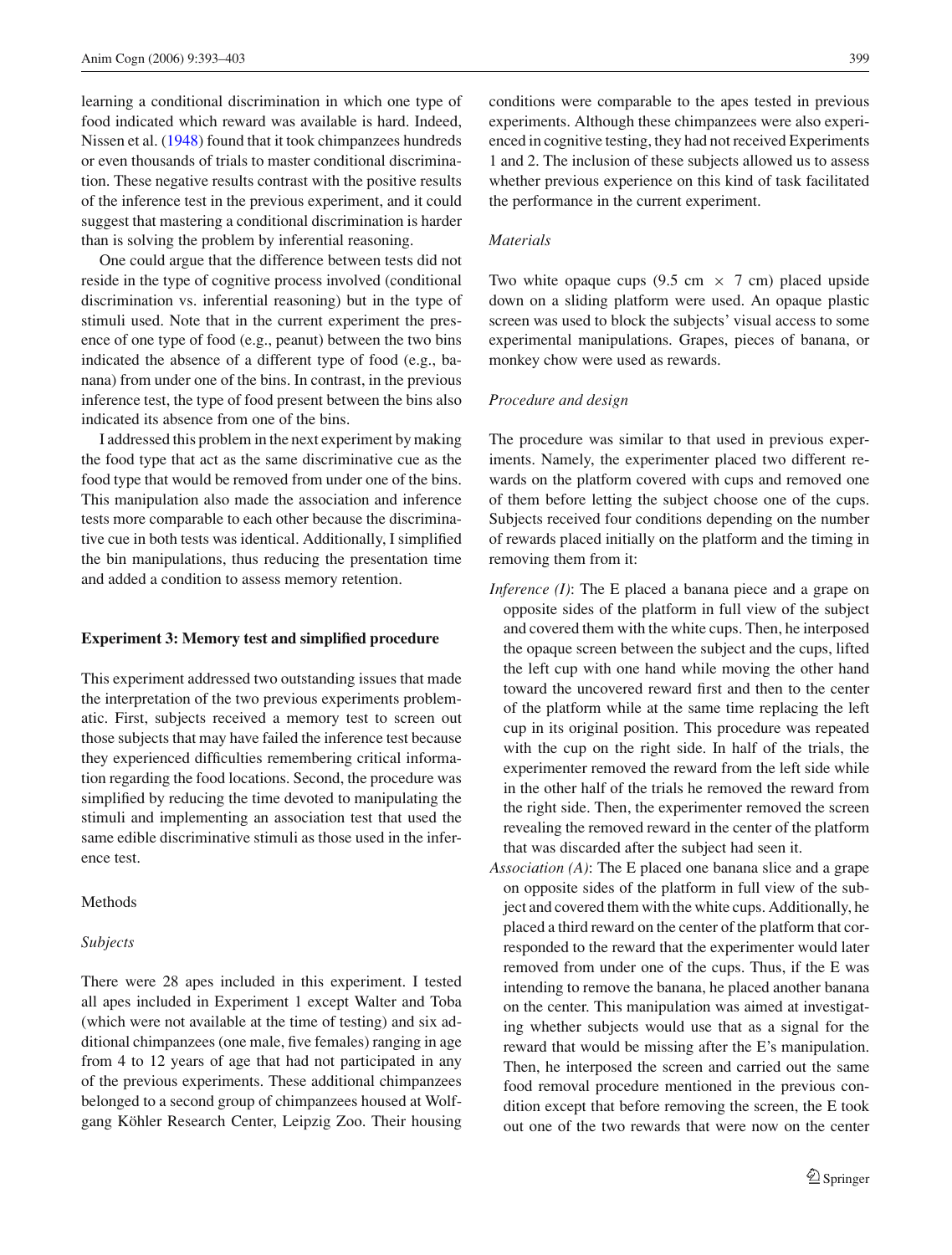of the platform (recall that one reward had been placed there before the screen was raised and the other resulted from removing it from under one of the cups). So when the E removed the screen, there was only one reward on the center of the platform that he discarded after the subject had seen it.

- *Memory (M)*: The E placed one banana and one grape on opposite sides of the platform in full view of the subject and covered them with the white cups. Then, he lifted one of the cups, removed the reward (in full view of the subject) and discarded it. The E then interposed the screen and waited for the same amount of time that it took him to complete the food removal manipulation in the previous conditions. After this period had elapsed, the E lowered the screen and allowed the subject to select one of the two cups on the platform. The aim of this condition was to assess whether subjects were able to remember the reward that had been removed. More importantly, this condition allowed us to screen out those subjects that may have failed the previous two conditions due to inattention or memory failure.
- *Control*: The E placed two cups on the platform, interposed the screen, and showed the subject a food reward (either a grape or a piece of chow). Then, he placed the reward under one of the two cups behind the screen. The baiting procedure consisted of lifting each cup in succession and depositing the reward under one of then. After completing this procedure, the E removed the screen and allowed the subject to select one of the cups. This condition assessed whether subjects may be solving previous conditions by using inadvertently given cues either from the experimenter, the food, or the baiting procedure.

Each subject received one session of 20 trials. The first 16 trials were devoted to the inference (four trials), association (four trials), and memory (eight trials) conditions. Each condition was administered in four-trial blocks. Thus, in a given session there was one inference and one association block and two memory blocks. Inference and association trials never followed each other but were always preceded or followed by memory trials. In particular, there were four testing orders (I-M-A-M, M-I-M-A, A-M-I-M, and M-A-M-I) counterbalanced across subjects so that the four possible orders were presented to the same number of subjects. The last four trials of the testing session (trials 17–20) were devoted to the control condition because if subjects had learned to use inadvertently given cues, the last few trials were deemed the best trials to discover it. The position of the type of reward (left vs. right) was randomly determined with the only two restrictions that it appeared the same number of times on each side and could not appear more than two times in succession on the same side.

#### *Data analysis*

The memory condition was used to screen out subjects that may not be paying attention to the experimenter's manipulations or were not able to remember critical events accurately. Subjects that scored less than six trials correctly (out of eight) were excluded from further analyses. After the initial screening was completed, it was investigated whether condition, species, or age had an effect on performance. Finally, I also analyzed whether there was any evidence of improvement during testing, including the assessment of first trial performance.

## Results

Overall, subjects selected the correct container in 84.8%  $(SEM = 3.2)$  of the trials in the memory condition, which is well above chance,  $t_{27} = 10.97$ ,  $p < 0.001$ . However, there were six subjects (two gorillas, two bonobos, one orangutan, and one chimpanzee, all of which had participated in the previous experiments) that scored less then six correct responses (out of eight) in this condition and were dropped from subsequent analyses. Figure [3](#page-7-0) presents the mean percent of correct trials in each condition. A  $3 \times 4$  mixed ANOVA investigated the effect of species and condition on the percentage of correct trials. Since sphericity could not be assumed for the condition factor (Mauchly's  $W = 0.543$ , df = 2,  $p = 0.006$ ), the degrees of freedom were adjusted using the Huynh–Feldt index. There were significant differences across conditions,  $F_{2,31} = 8.20, p = 0.002$ , but no effect of species,  $F_{3,38} = 1.23$ ,  $p = 0.33$ , or species × condition,  $F_{5,31} = 0.23$ ,  $p = 0.95$ . Bonferroni–Holm post hoc tests revealed that subjects performed significantly better in the inference compared to the association ( $p = 0.015$ ) and control conditions ( $p = 0.016$ ). There were no significant differences between the association and the control condition  $(p=0.39)$ . Moreover,

<span id="page-7-0"></span>

**Fig. 3** Mean percent of correct trials  $(\pm$  SEM) in each of the three conditions of Experiment 3 ( $p$  < 0.05, \*\* *p* < 0.01)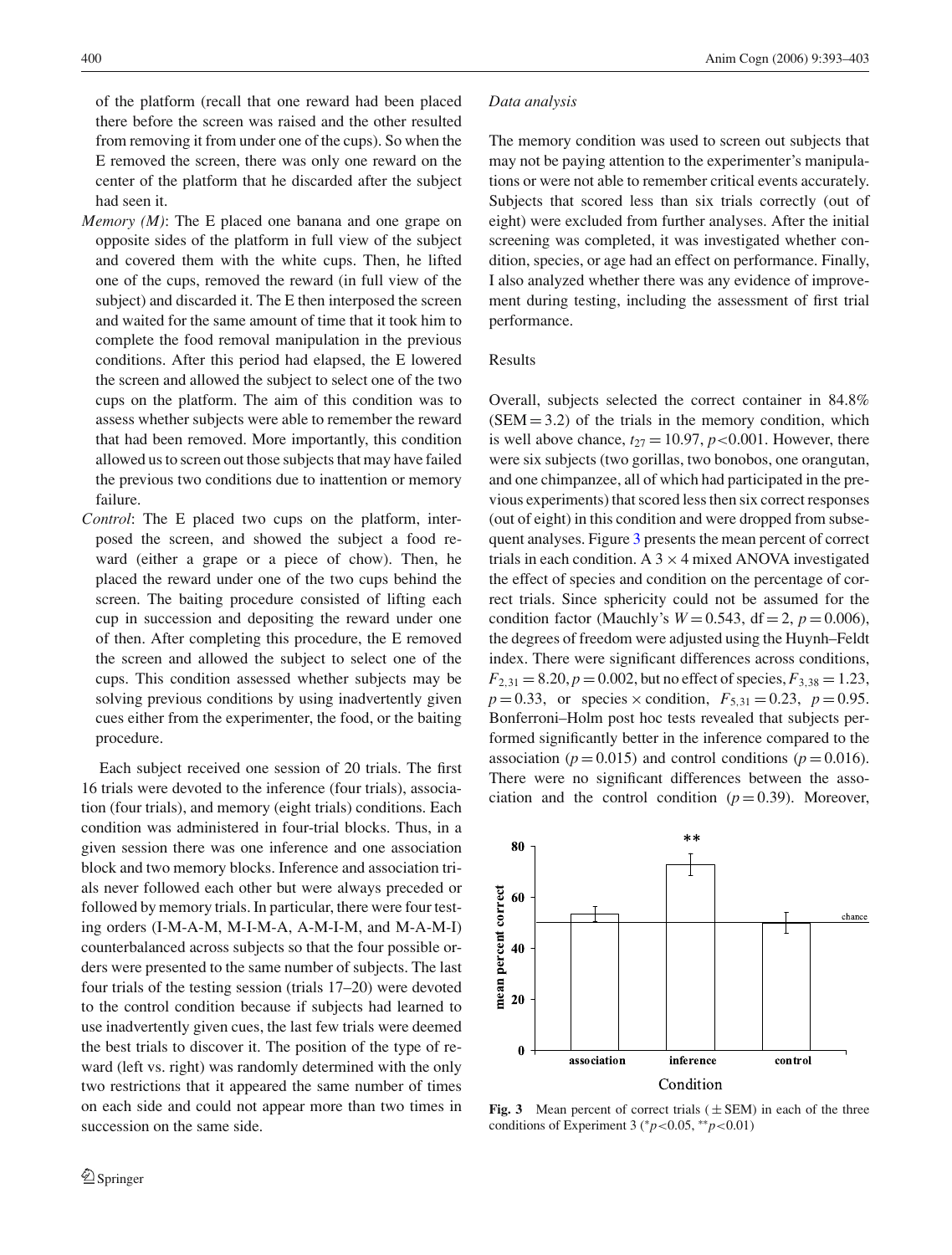<span id="page-8-0"></span>

**Fig. 4** Percent of correct trials in the inference condition of Experiment 3 as a function of age. Numerals denote those data points that represents two subjects instead of just one

subjects were above chance in the inference condition,  $t_{21} = 5.26$ ,  $p < 0.001$ , but not in the association,  $t_{21} = 1.14$ ,  $p = 0.27$ , or in the control condition,  $t_{21} = 0.0$ ,  $p = 1.0$ .

These results were already evident in the first trial. Subjects performed significantly better in the inference compared to the association condition (sign test:  $p = 0.022$ ,  $n = 13$ ). Although 15 of the 22 subjects selected the correct alternative on the first trial of the inference condition, this was not statistically significant ( $\chi^2$  = 2.91, df = 1, p = 0.088). There was, however, no significant improvement over trials when comparing the first with the last trial (sign test:  $p = 0.29$ ,  $n = 22$ ). I also investigated the effect that previous experience with this task may have on performance in the inference condition by comparing those chimpanzees that had previously participated in Experiment 1 with those that had only participated in the current experiment. There were no significant differences between those two groups,  $t_{10} = 1.60$ ,  $p = 0.14$ , especially after matching the groups by age by removing the two adults (Fraukje and Dorien) that had only participated in Experiment 1,  $t_8 = 1.08$ ,  $p = 0.31$ .

Figure [4](#page-8-0) presents the number of correct responses in the inference condition as a function of age. Due to the non-linear distribution of the variables depicted in Fig. [4,](#page-8-0) the variable age was log transformed and a significant correlation between the number of correct responses and age emerged,  $r_{21} = 0.53$ ,  $p = 0.011$ . This correlation was still significant after controlling for the performance in the memory condition,  $r_{19} = 0.56$ ,  $p = 0.008$ . No significant relation was found between age and the score in the association condition with,  $r_{19} = 0.21$ ,  $p = 0.37$ , or without controlling for the memory score,  $r_{21} = 0.20$ ,  $p = 0.37$ .

## Discussion

The results of the current experiment replicated those of Experiment 1. Subjects found the reward above chance in the

inference but not in the association or in control conditions. This means that subjects were not solving the task by learning to associate the sight of one reward with the selection of the other reward, or by using inadvertently given cues. Furthermore, the ability to establish inferences appeared to increase with age. Subjects below 8 years of age rarely scored above 75% correct in the inference test. This effect was independent of memory ability, which in the current study remained constant regardless of age (although this may have happened because only subjects above 3 years of age were included in the study). Finally, there was no evidence of improvement in the inference condition either within this experiment or across experiments by comparing naïve and experienced subjects in the inference task administered in Experiment 1.

A comparison between inference and association conditions is important. These two conditions were identical regarding what the subjects saw just prior to selecting one of the containers—a food item informed them of what they should avoid. The difference, of course, was created during the setting up of the experiment. In the inference condition, there were only two items, one under each cup, whereas in the association condition there was an additional item placed on the center of the platform that could have been used as discriminative cue. Subjects consistently performed better in the inference compared to that in the association condition, a result that was independent from memory ability and that was evident from the beginning of testing.

Subjects performed better in the inference condition of the current experiment compared to the inference condition of Experiment 1. In fact, the inference condition of Experiment 3 was equivalent to the perceptual condition of Experiment 1. Such an improvement cannot be attributed to a practice effect because the six naïve chimpanzees that only participated in Experiment 3 performed at the same level as the others. Moreover, recall that there was no evidence of improvement due to practice in Experiment 1. There are two other factors that may have contributed to the observed improvement. First, the task administration substantially reduced the attentional demands on the subjects because there were less containers and no displacements. Second, the memory condition in Experiment 3 allowed us to screen out those subjects that may have suffered from attention or memory deficits during the task. This may have boosted the scores, although recall that subjects performed at the same level in the inference condition of Experiment 3 and the perception condition of Experiment 1.

One could argue that the greater number of items in the association condition may have imposed greater cognitive demands than the inference condition, thus explaining the poorer performance in the former. Alternatively, the sight of the food item on the platform prior to raising the screen may have distracted the subjects, thus impairing their memory of the items' locations. However, recall that in the previous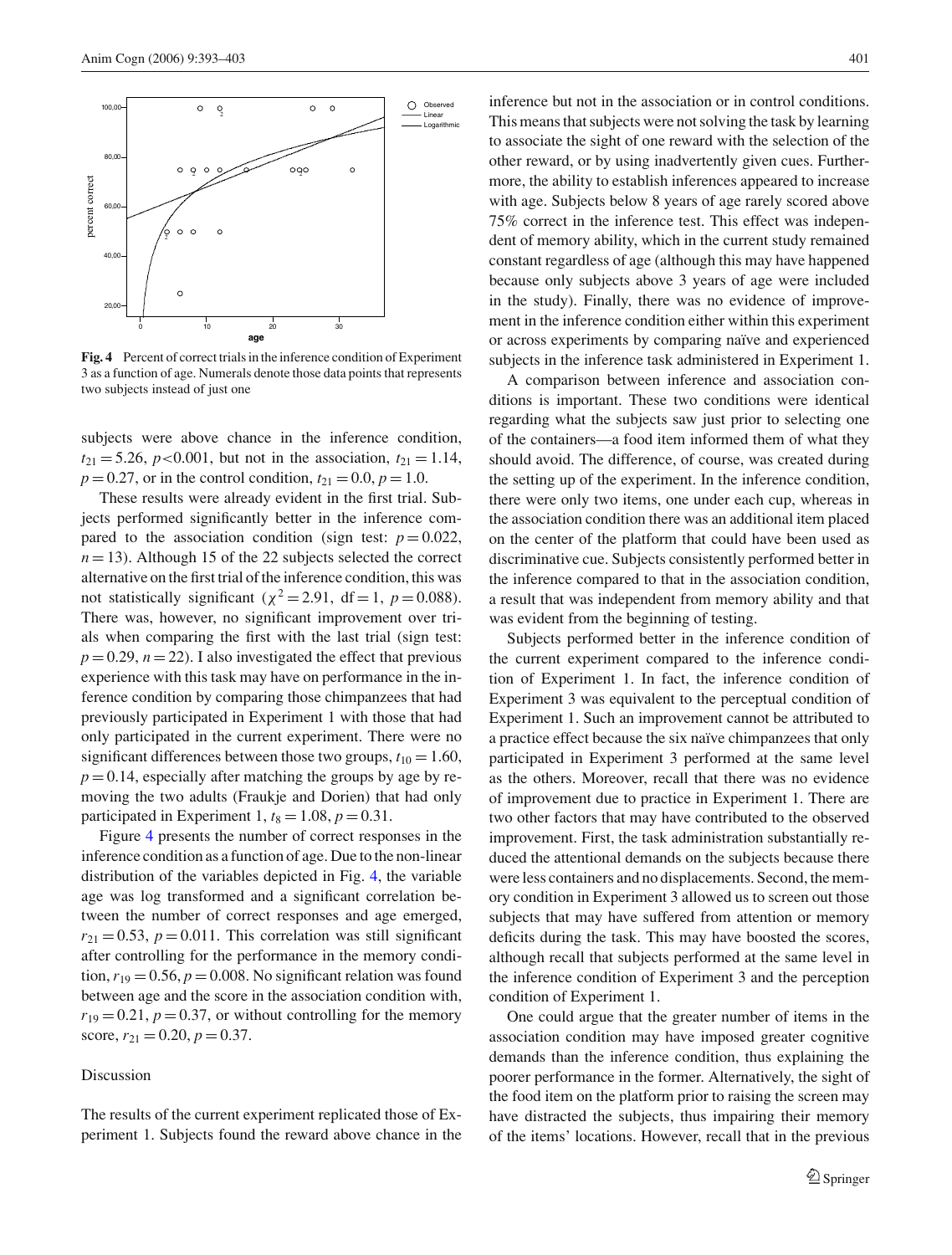experiments included in the current study, there were the same number of items in all conditions, and subjects still performed better in the inference compared to the association conditions.

## **General discussion**

Subjects of all great ape species were capable of making inferences by exclusion involving two different food items. After one item was hidden in one of two bins, and they later saw one of those items being discarded, they selected the bin containing the non-discarded item. There was a positive relation between inferential ability and age, which was independent from species and memory ability. In contrast, apes were unable to solve the same problem using conditional discrimination with a variety of discriminative cues. Several implications can be derived from these results.

First, it appears that subjects found the food using an inferential process, not one based on conditional discrimination in which they learned to avoid the bin that contained the discarded food. In fact, there was no evidence of learning in any of the three experiments. Moreover, if very fast learning explains the performance in the inference conditions, it is unclear why subjects did not learn in any of the three association conditions in each of the three experiments. This lack of learning would fit Schusterman et al.'s [\(1993\)](#page-10-3) proposal that subjects in exclusion paradigms do not learn to associate the novel label to refer to unfamiliar stimuli, but they used labels to discriminate between the alternatives available. Similarly, in the current task subjects did not learn to associate certain cues with certain outcomes, they were using the cue to decide between alternatives. Therefore, it is highly unlikely that conditional discrimination is responsible for the current findings.

One could postulate that subjects may have learned to associate the discriminative cue (i.e., the sight of a particular food item) with the appropriate response (i.e., selection of the container that held the other food item) in the past. However, this possibility is unlikely for several reasons. First, and most importantly, it is unclear why subjects did not also apply such a rule in the association condition of Experiment 3. Recall that in that experiment, subjects witnessed the same discriminative stimulus in both the inference and association conditions at the time of choice. Yet, they only performed above chance in the inference condition. One way to further rule out a previous history of conditional discrimination would be to present subjects with novel foods in this setup and see how they respond. Second, it is very unlikely that subjects had experienced a situation in which they witnessed a human (let alone another ape) hide two different types of food under two different containers and later they observed the human discard one of the food items without seeing from where the food item had been extracted. This is simply something that apes do not typically experience in our facility and the current experiment was the first time that they received this kind of test. Moreover, our results confirm that conditional discrimination involving arbitrary stimuli, which is often invoked to explain a variety of phenomena, is extremely difficult to master for apes (e.g., Nissen et al. [1948\)](#page-10-22).

Second, the current findings also have important implications for current discussions on object representation in animals. Indeed, using inference by exclusion in the current setup requires subjects to encode 'what is where' information because there were two locations and two types of food item. Moreover, it also requires subjects to be capable of object individuation based on object features (Santos et al. [2002;](#page-10-23) van de Walle et al. [2000;](#page-10-24) Xu and Carey [1996\)](#page-10-25) because subjects have to understand that the object that the experimenter discarded was the same that was in the box. Results from the association condition in Experiment 3 further reinforce the notion that apes engage in object individuation. In fact, subjects' failure in this condition may have occurred precisely because they assumed that the piece left in the center of the platform during the baiting process and the one they found right before their choice was the same one. In this case, however, object individuation was based on spatiotemporal features, not on object features. Mendes, Rakoczy, and Call (unpublished data) have recently found that apes can use both spatio-temporal and feature object information in a search paradigm previously used with human infants and rhesus macaques (Santos et al. [2002;](#page-10-23) van de Walle et al. [2000\)](#page-10-24).

Third, the current results suggested an improvement in inferential ability as a function of age. Compared to older subjects, subjects below 8 years of age rarely scored above 75% correct. Such change with age was not detected in the association or the memory conditions. The former is probably due to a floor effect (since subjects did not master the task), the latter probably due to a ceiling effect because even our younger subjects were capable of solving the memory task. The age before adolescence may have especial significance for ape cognitive development. Other studies have shown that this age marks a transition in several abilities such as double-checking in gaze following (Bräuer et al. [2005\)](#page-10-26), mirror self-recognition (Povinelli et al. [1993\)](#page-10-27), and second-order classification of objects (Spinozzi [1993\)](#page-10-28). Such a marked change with age suggests that the type of inference investigated in the current study is not equivalent to the inference displayed in object permanence tasks such as invisible displacement, which is mastered much earlier during development. Since Barth and Call [\(2006\)](#page-10-17) had tested invisible displacements in many of the same subjects included in the current study, it was possible to correlate the performance in both tasks. There was no significant